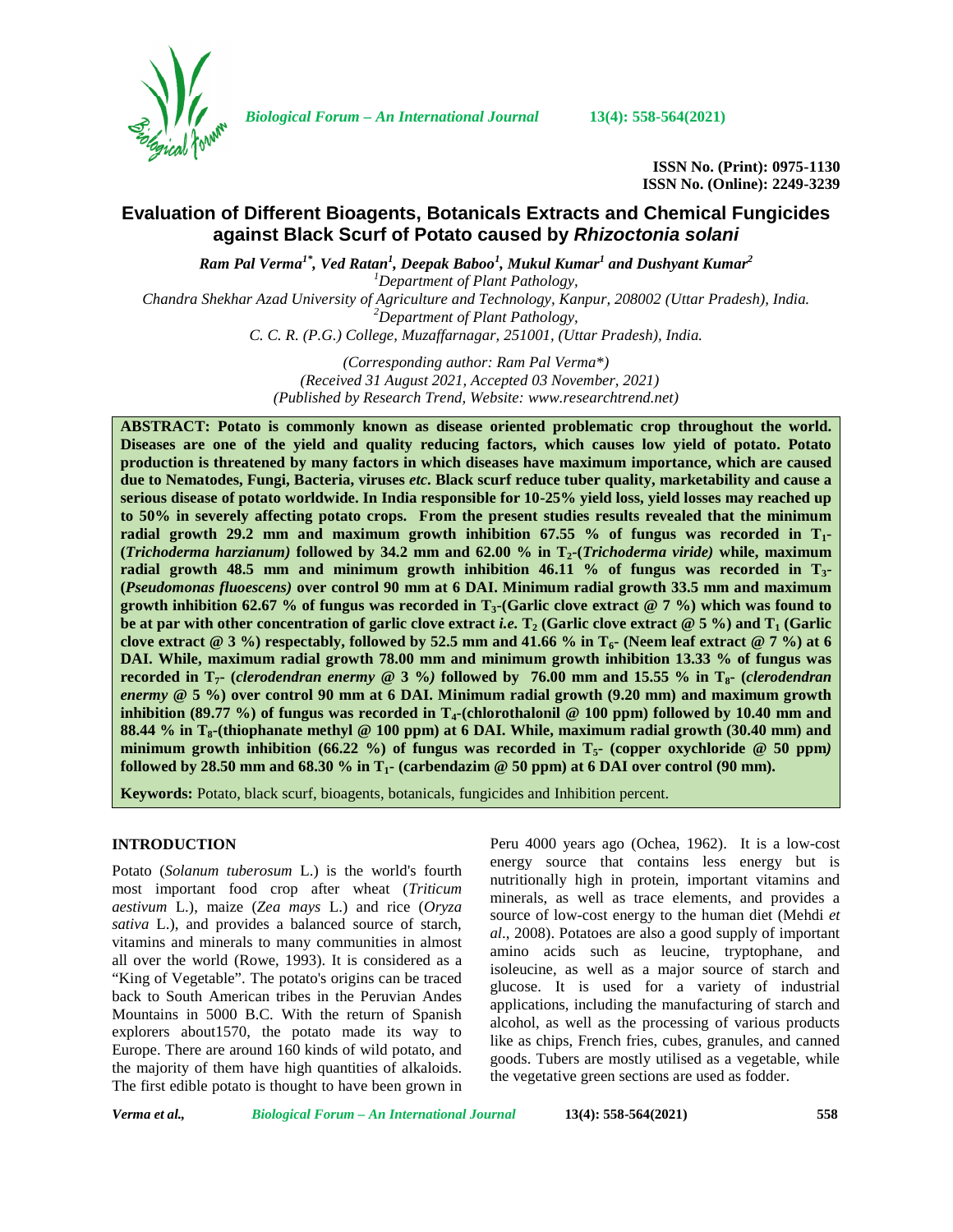Moisture  $(74.7g)$ , protein  $(2.0g)$ , fat  $(0.1g)$ , carbs (22.6g), energy (85 calories), calcium (13mg), phosphorus (40mg), iron (0.70mg), carotene (24g), vitamin A (40 units), thiamine (40 units) make up the average potato tuber composition per 100g edible chunk (0.11mg), riboflavin (0.01mg) and vitamin-C (12mg) (Das *et al*., 2000).

Potato was firstly domesticated in the region of southern Peru and extreme North-western Bolivia (Spooner *et al*., 2005) between 8000 and 5000 BC. Since, it has spread around the world and become a staple crop in many countries. In late eighteenth to early nineteenth century, potatoes were sufficiently cultivated in the hills and plains of India that varieties had acquired local names, such as: Phulwa ("flowering in the plains"), Gola ("round potatoes"), and Satha ("maturing in sixty days") (Spooner *et al*., 2005).

Potatoes are grown on a total of 1,50,864 hectares, with a global yield of 38 million tonnes. China produces the most potatoes in the world, with 99,205,600 tonnes in 2019, followed by India with 48,605,000 tonnes (FAOSTAT, 2020). China and India together account for 38 percent of total global manufacturing. Potatoes are not just a rural staple in India, but also a cash crop that offers significant money to farmers. Uttar Pradesh is the greatest producer of potato in India, with 14,755,000 tonnes, accounting for 30.40 percent of total production. Potato production climbed by 6-8 percent in 2020 compared to the previous year, as farmers gained better income from the crop, (**Anonymous, 2020).** Among the Uttar Pradesh, Kannauj is a largest producer of potato with 956601.30 tons with the productivity of 25.43 tonnes/hac.

In many parts of the world, the potato is regarded as a disease prone crop. Diseases are one of the factors that reduce production and quality, resulting in reduced potato yield. Potato production is endangered by a variety of reasons, the most important of which are illnesses caused by nematodes, fungi, bacteria, viruses, and other microorganisms. Fungi were responsible for a variety of diseases, including late blight (*Phytophthora infestans*), early blight (*Alternaria solani*), potato wart disease (*Synchytrium endobioticum*), Phoma leaf spots (*Phoma andigena* var*. andina*), Pink rot (*Phytophthora erythroseptica*), Charcoal rot (*Macrophomina phaseolina*), black scurf (*Rhizoctonia solani*) etc.

Black scurf, caused by *Rhizoctonia solani,* is one of the most devastating potato diseases (perfect stage- *Thanetophorus cucumeris*). *R. solani* is a complicated pathogen with a large host range in all potato-growing countries. *Rhizoctonia* stem canker is a devastating and soil borne disease of potatoes. Black scurf is a devastating potato disease that reduces tuber quality and marketability. In India, where yield losses range from 10% to 25% (Sharma, 2015), yield losses in highly affected potato crops can reach up to 50%. Julius Kühn first described black scurf from potato in 1858 (Kühn

1858). Rhizoctonia (the Greek word for "death of roots") canker, also known as black scurf, is one of the oldest and most prevalent infections of potato stems and stolons beneath the soil surface. It causes stem canker, while sclerotia formed by the pathogen on tubers is known as black scurf.

Among all agricultural and horticultural crops, *Rhizoctonia solani* is quite important. It is a highly destructive pathogen with global significance, a diverse variety of characteristics, and the ability to thrive in hard environments (Sneh *et al.,* 1996). Soil-borne pathogenic fungi have a greater host range than airborne pathogenic fungi, and they can survive for lengthy periods of time without adequate hosts (Agrios 1997). This pathogen's inoculum frequently survives the winter as mycelium or spore. If potatoes are consistently produced in the same soil, the sclerotia of this pathogen that overwinter in the soil have a high propensity to cause infection the following season. Sclerotia can grow on the tuber surface even when the inoculum level is low, and black scurf disease progresses as the inoculum level rises. As a result, chemical fungicide management is not always effective, especially when initial inoculum levels are high (Tsror and Peretz 2005; Kyritsis and Wale, 2002).

The most reasonable approach to control the black scurf disease of potato is the use of resistant germplasms **(Rauf, 2002).** Although the differences among the susceptibility levels of *R. solani* can be seen between the cultivars but there is no immune cultivar of potato against *R. solani* (Jeger *et al*., 1996; Naz *et al*., 2008). Diversity within black scurf isolates has been studied by morphological characterization and pathogenicity testing. In India, study on grouping of potato isolates of *R. solani* on the basis of morphological and their pathogenic behaviour is limited. *R. solani* is a complex pathogen with wide host range.

The adoption of resistant germplasms is the most logical way to controlling the black scurf disease of potatoes (Rauf, 2002). Although there are differences in *R. solani* susceptibility levels between cultivars, there is no potato cultivar that is immune to *R. solani* (Jeger *et al.,* 1996; Naz *et al.,* 2008). Morphological characterisation and pathogenicity testing have been used to investigate the diversity within black scurf isolates. In India, research on categorising *R. solani* potato isolates based on morphological and pathogenic characteristics is limited. *R. solani* is a sophisticated pathogen that infects a wide range of hosts.

# **MATERIALS AND METHODS**

*A. Preparation of Potato dextrose agar (PDA) media*

#### **List if ingredient's required for PDA**

| <b>Constituents</b>                  | <b>Quantity</b> |
|--------------------------------------|-----------------|
| Peeled potato                        |                 |
| Dextrose                             |                 |
| Agar-agar                            |                 |
| Distilled water to make final volume | 1000 ml         |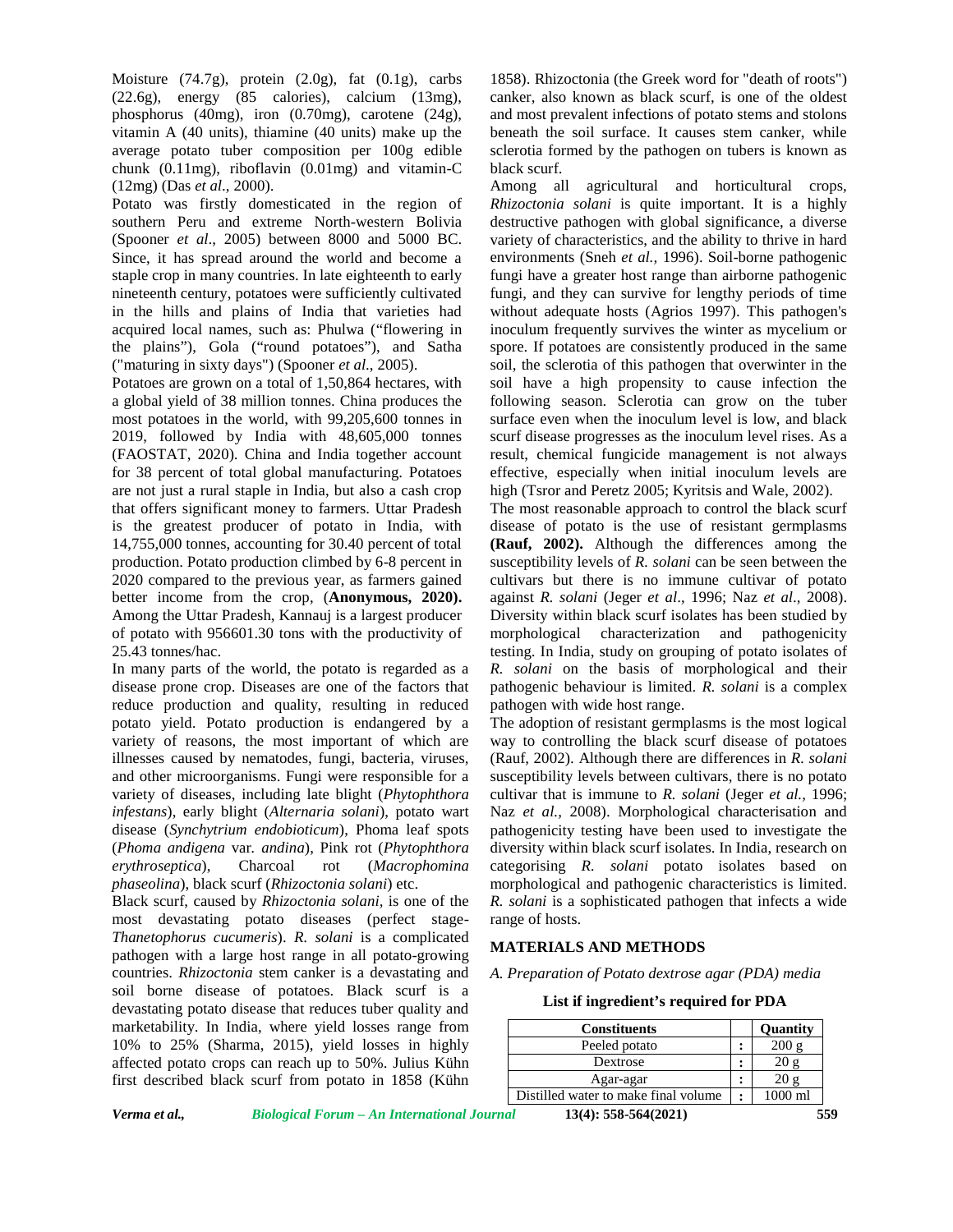**Procedure:** PDA was made by cutting 200 g peeled potatoes into slices and boiling them in 500 ml distilled water until they softened. The muslin fabric was used to filter the potato extract, and the filtrate was collected in the beaker. The remaining 500ml water was heated, and 20gm agar and 20gm dextrose were correctly added by shaking through a glass rod. Both solutions were combined in a beaker, and the volume was maintained  $\frac{\text{Anuagonist}}{\text{botanicals}}$ at 1000 ml by adding distilled water as needed. Each conical flask with a capacity of 250 ml filled 200 ml of this solution. Non-absorbent cotton plugs were used to plug flasks, which were then covered in silver foil.

**Sterilization of culture media:** Flasks containing medium were sterilized at  $121^{\circ}$ C at 15lbs pressure/inch<sup>2</sup> for 15 minutes in an autoclave. To prevent bacterial contamination, 1 g/l streptomycin sulphate was added to the sterilized medium right before pouring it into petri plates.

# *B. Isolation, purification, identification and maintenance of Rhizoctonia solani isolates:*

**Isolation.** During the survey, sick tubers with little crusty bodies and very dark or black sclerotia were gathered from different places and isolated in the laboratory. To remove soil adhering to the potato, the diseased tubers were rinsed several times. With the help of a sterile scalpel, sclerotia and some potato skin were cut. To remove surface contaminations, sclerotia were rinsed three times in sterile distilled water after being surface sterilized with 1.0 percent sodium hypochloride solution for 30 seconds. On sterile tissue papers, sclerotia were allowed to dry. Twenty ml of the PDA medium was poured in sterilized petri plates and allowed them to solidify. The pieces were then placed on the poured medium in a laminar air flow under aseptic conditions. To avoid contamination, the plates were sealed with parafilm before being incubated at 25  $\pm 2^{0}$ C and examined for growth on a regular basis

**Purification of pathogen.** Purification of isolated fungus of each isolate was carried out by using hyphal tip technique as described by Dhingra and Sinclair (1985). Purified test pathogen was used for identification.

**Identification of pathogen.** The isolates collected from tubers were initially identified as *Rhizoctonia* by visual observation of their hyphal characteristics on potato dextrose agar (PDA) medium by Ogoshi (1987). *Rhizoctonia* Hyphae have right-angle branches. Meyer *et al.*, (1998) used hyphal staining with 05% trypan blue in lactophenol to validate their identity, followed by light microscopy under a compound microscope to examine their hyphal morphology. After seven days of incubation on PDA, *Rhizoctonia solani* formed dark brown to black sclerotia. Pathogen exhibited *R. solani* like hyphae with typical right-angle branching, according to hyphal staining. (Pandit, 2017).

# C*. Maintenance and preservation of culture*

Pure cultures of different isolates were maintained on PDA slants by sub culturing it at 30 days interval. For preservation of cultures the plugged end of the culture tubes were dipped in melted wax and stored at 7.5  $\pm$ 1°C in a refrigerator.

# **Antagonistic activity of potential bio-agents, botanicals and chemical fungicides against** *Rhizoctonia solani* **under** *in-vitro* **condition.**

**Bioagents against** *Rhizoctonia solani* **by dual culture technique.** The cultures of antagonists used in the present study were obtained from the Biocontrol Lab, Department of Plant Pathology, Chandra Shekhar Azad University of Agriculture and Technology, Kanpur (U.P). The fungal antagonists were revived on potato dextrose agar (PDA) plates, whereas, the bacterial antagonists were revived on the nutrient agar medium (NAM) plates by incubating at 27±1°C in BOD incubator for 3**-**4 days after inoculation. The PDA medium was poured at 20 ml/plate in Petri plates (90 mm) and allowed to solidify. The plates were inoculated with 5.0 mm mycelial disc of five days old culture of antagonistic fungus *viz*., *T. harzianum, T. viride* as well as 5.0 mm mycelial disc of five days old culture of *R. solani* at equidistance and exactly opposite to each other in PDA plates. In case of evaluation of bacterial antagonist, the bacterium *viz*., *Bacillus subtilis or Pseudomonas fluorescens* was streaked with inoculating loop at one end of the Petri plates and mycelial disc (5.0 mm) of the test fungus (*i.e., R. solani*) was placed at the other end. The PDA plates inoculated in centre with the 5.0 mm mycelial disc of five days old culture of *R. solani* served as a control. The plates were incubated at  $27\pm1\,^{\circ}\text{C}$  in BOD incubator with four replications in a completely randomized design.

**Treatment details of Antagonistic bio-agents are given below:**

# **Treatments:**

- T<sup>1</sup> : *Trichoderma harzianum*
- T<sup>2</sup> : *Trichoderma viride*
- T<sup>3</sup> : *Pseudomonas fluorescens*
- T<sup>4</sup> : *Bacillus subtilis*
- $T_5$ : Control

The per cent inhibition of radial mycelial growth of the pathogen over control was calculated by using the formula given by Vincent (1947).

$$
I = \frac{C-T}{C}X100
$$

Whereas;  $I =$  Percent Growth Inhibition

 $C =$  Radial Growth of Pathogen in Control Set

= Radial Growth of Pathogen in Treatment Set

**Botanical extract against** *Rhizoctonia solani* **by food poison technique.** All the plant products were collected from road side under the campus of Chandra Shekhar Azad University of Agriculture and Technology,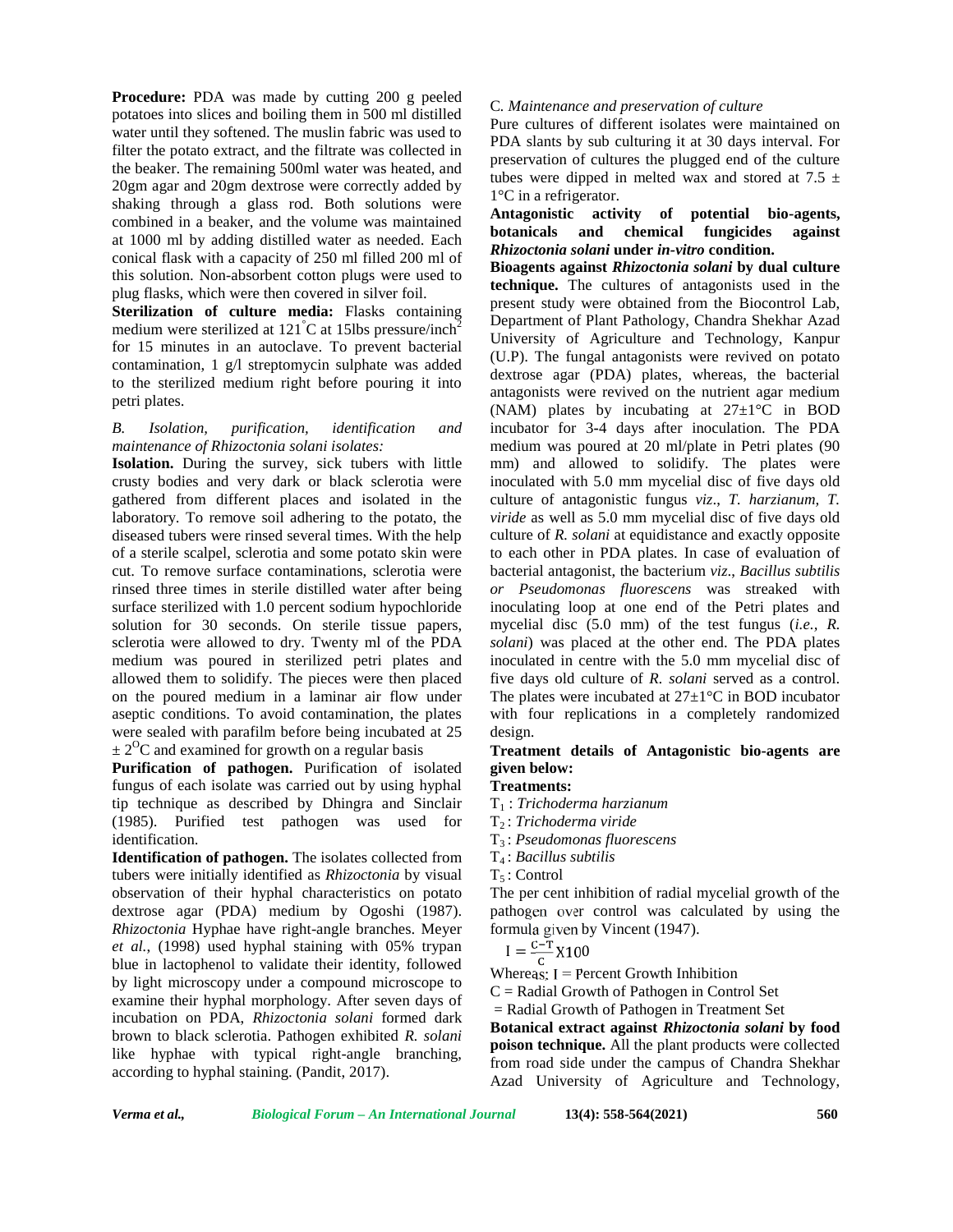Kanpur (U.P.), *Allium sativum* (bulb) were purchased from market. Three botanical extracts namely- Garlic extract, Neem leaf extract and clerodendron leaf extract were evaluated against *R. solani in vitro* by following the poison food technique. Cold water extract of Garlic clove, Neem leaf and clerodendron leaf extract were evaluated against *R. solani in vitro* to evaluate their inhibitory effect on the growth of the fungus. For preparation of cold water extracts, fresh leaves were washed with tap water followed by distilled water. It was then processed with distilled water in 1:1 ratio, *i.e*. 100 gram leaf tissue in 100 ml distilled water. The plant parts were crushed in mixer grinder and strained through double layer muslin cloth. This formed the standard extract solution (100%). The botanical extracts were incorporated into PDA medium at three different concentrations, i.e. 3, 5 and 7 per cent. For obtaining 3, 5 and 7 per cent concentrations of plant extracts in the medium 3, 5 and 7 ml of plant extracts, respectively, were added in PDA to make volume 100 ml. Streptomycin @ 30 ppm were also added to the medium before pouring in the Petri-plates to prevent bacterial contamination. PDA not amended with extract served as check. The amended PDA @ 20 ml/plate was poured into 90 mm sterilized Petri-plates, aseptically. Three plates were poured for each treatment. List of plant extracts used in the present study is given below as treatments details-

#### **Treatments:**

**T<sup>1</sup>** : Garlic Extract @ 3% water solution.

**T<sup>2</sup>** : Garlic Extract @ 5% water solution.

**T<sup>3</sup>** : Garlic Extract @ 7% water solution.

**T4**: Neem Extract @ 3% water solution.

**T5**: Neem Extract @ 5% water solution.

**T6**: Neem Extract @ 7% water solution.

**T7**: *Clerodendron enermy* Extract @ 3% water solution.

**T8**: *Clerodendron enermy* Extract @ 5% water solution.

**T9**: *Clerodendron enermy* Extract @ 7% water solution **T10**: Control

The data were converted in per cent inhibition of growth over check by using the formula:

Inhibition (%) =  $\frac{c-r}{c}$  X100

Whereas; I = Percent Growth Inhibition

 $C =$  Radial Growth of Pathogen in Control Set

 $T =$  Radial Growth of Pathogen in Treatment Set

**Chemical fungicides against** *Rhizoctonia solani* **by food poison technique.** Chemical fungicides were taken from store room, Department of plant pathology, Chandra Shekhar Azad University of Agriculture and Technology, Kanpur (U.P.) i.e. Carboxin, Chlorothalonil and Thiophanate methyl were evaluated under *in-vitro* condition against *Rhizoctonia solani*. The efficacy of four chemical fungicides *viz.,* Carboxin, copper oxychloride, Chlorothalonil and Thiophanate methyl on the growth of *R. solani* were tested *in vitro* using the standard procedure of poison food technique as given by Mayer (1962). Stock solution of each fungicide was prepared in double strength, *i.e.,* 50 and 100 ppm by dissolving weighed or measured quantity of fungicide in a measured volume of sterilized water. The PDA medium was also prepared and sterilized at15 p.s.i. for 15 minutes. An equal volume of chemical solution and PDA was mixed in a sterilized conical flask and poured aseptically in the Petri plates. After solidification of medium, each Petri plate was centrally inoculated with 5 mm disc of mycelial mat taken from 5 days old culture of *Rhizoctonia solani* with the help of sterilized cork borer and incubated at 27±1°C. Suitable controls were maintained. Three replications for each fungicide were maintained in completely randomized design (CRD) under the laboratory condition. List of chemical fungicides used in the present study is given below as treatments details-

### **Treatments:**

 $T_1$ : Carboxin (Vitavax) @ 50 ppm

T2: Carboxin (Vitavax) @ 100 ppm

T3: Chlorothalonil (Kavach) @ 50 ppm

T4: Chlorothalonil (Kavach) @ 100 ppm

 $T_5$ : Copper oxychloride (Blitox-50) @ 50 ppm

 $T<sub>6</sub>$ : Copper oxychloride (Blitox-50) @ 100 ppm

 $T_7$ : Thiophanate methyl (Topsin M) @ 50 ppm

 $T_8$ : Thiophanate methyl (Topsin M) @ 100 ppm

T<sub>9</sub>: Control

# **Observations recorded:**

**Colony diameter.** The colony diameter of the fungus was recorded in metric scale (mm) by taking one measurement horizontally and another vertically of the size of the fungal colony and mean of these two was taken as the colony diameter.

**Radial Growth.** Half of the measurement of the colony diameter gave radial growth of the pathogen.

**Per cent growth inhibition-** Colony diameter of the fungus of each treatment along with control after every 24 hour intervals was recorded with metric scale (mm) till the fungus of controlled treatment occupied the full area of Petri plate. The per cent inhibition of mycelial growth over control was calculated by following equation given by **Vincent (1947).**

Inhibition (%) = 
$$
\frac{c-r}{c} \times 100
$$

Whereas;

 $I =$  Percent Growth Inhibition

 $C =$  Radial Growth of Pathogen in Control Set

 $T =$  Radial Growth of Pathogen in Treatment Set

#### **RESULTS AND DISCUSSION**

In bioagents studies are presented in Table 1, four bioagents *viz*., *Trichoderma harzianum*, *Trichoderma viride*, *Pseudomonas fluorescens*, and *Bacillus subtilis* were tested *in-vitro* for their ability to inhibit mycelial growth of *Rhizoctonia solani*. *T. harzianum* had the highest inhibition percentage of mycelial growth (67.55 %), followed by *T. viride* (62.00 %), while the bacterial bioagents, *P. fluorescens* and *B. subtilis*, were the least effective when compared to fungal antagonists, causing

*Verma et al., Biological Forum – An International Journal* **13(4): 558-564(2021) 561**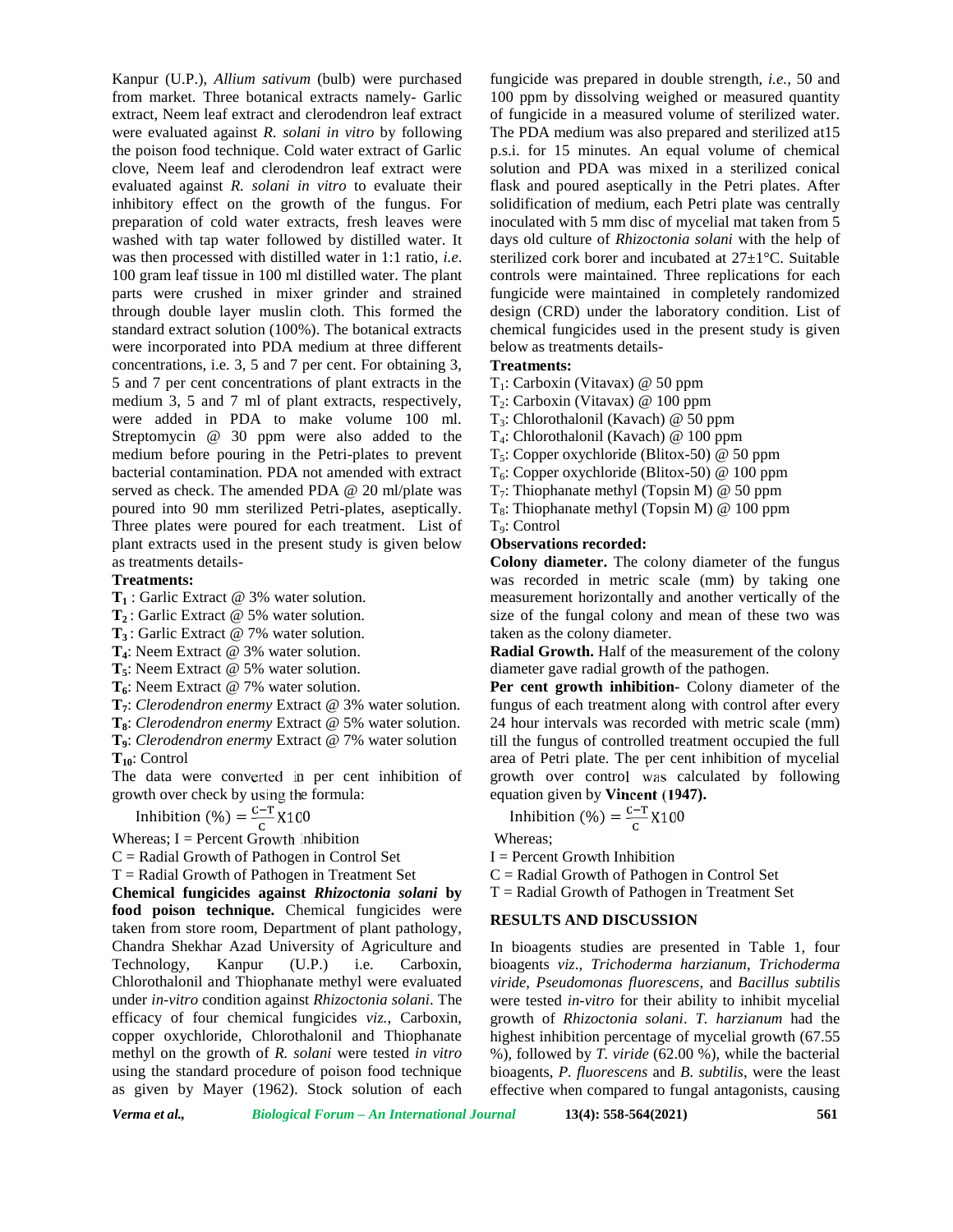46.11 and 49.66 percent inhibition of mycelial growth of the tested fungus, respectively. The ability of all antagonists to inhibit the growth of fungal differed significantly (*R. solani*). Similar, findings was confirmed by earlier workers Malik et al., (2014); Hussain *et al.,* (2014) revealed that *T. harzianum* showed substantial antagonism against *R. solani,* followed by *T. viride* which significantly inhibited the mycelial growth of *R. solani*. Bioagents such as *T. harzianum* and *T. viride* were found to be effective against *R. solani in-vitro*. Similarly, the different isolates of *Trichoderma* spp. significantly inhibited the mycelial growth of *Rhizoctonia solani* **(Wilson** *et al.,* **2008).** Results showed that maximum growth inhibition of the *R. solani* was perceived by *T. harzianum* followed by *T. viride.* However, some workers reported that the efficacy of *T. viride* followed by *T. harzianum* was found significantly superior in reducing mycelial growth of *R. solani* (Khatik *et al.,* 2005; Seema and Devaki, 2012).

|                                       | <b>48 Hours DAI</b>                |                                               |                                    | 96 Hours DAI                                  | 144 Hours DAI                      |                                                                         |
|---------------------------------------|------------------------------------|-----------------------------------------------|------------------------------------|-----------------------------------------------|------------------------------------|-------------------------------------------------------------------------|
| <b>Treatment detail</b><br>/Bioagents | Radial<br>Growth of<br>fungus (mm) | Percent<br>inhibition over<br>control $(\% )$ | Radial<br>Growth of<br>fungus (mm) | Percent<br>inhibition over<br>control $(\% )$ | Radial<br>Growth of<br>fungus (mm) | <b>Percent</b><br>inhibition over<br>control $\left(\frac{9}{6}\right)$ |
| $T_1$ - Trichoderma<br>harzianum      | 23.6                               | 28.48                                         | 28.4                               | 50.17                                         | 29.2                               | 67.55                                                                   |
| T <sub>2</sub> -Trichoderma viride    | 26.4                               | 20.00                                         | 32.4                               | 43.15                                         | 34.2                               | 62.00                                                                   |
| $T3$ - Pseudomonas<br>fluorescens     | 28.3                               | 14.24                                         | 38.7                               | 32.10                                         | 48.5                               | 46.11                                                                   |
| T <sub>4</sub> - Bacillus subtilis    | 27.5                               | 16.66                                         | 37.6                               | 34.03                                         | 45.3                               | 49.66                                                                   |
| $T5$ - Control                        | 33                                 | $\overline{\phantom{a}}$                      | 57                                 | ٠                                             | 90                                 |                                                                         |
| CD at $5\%$                           | 1.185                              |                                               | 0.911                              |                                               | 0.853                              |                                                                         |
| CV                                    | 2.806                              |                                               | 1.543                              |                                               | 1.135                              |                                                                         |

**Table 1:** *In-vitro* **evaluation of different Bioagents against** *Rhizoctonia solani***.**

\* Each treatments were replicated by four times; \*\* DAI- days after inoculation

In case of botanical extracts studies are presented in Table 2, three botanical extracts (garlic clove, neem leaf and *clerodendran enermy* leaf extract) at different concentration 3, 5 and 7 % under *in-vitro* conditions were evaluated to inhibit the mycelial growth of *Rhizoctonia solani*. All the botanical extracts at different concentrations invariably inhibited mycelial growth of the pathogen. Among these botanicals, Garlic clove extract @ 7 % were highly effective and inhibiting 62.67 % radial growth of the tested fungus, whereas, the lowest inhibition of mycelial growth of the fungus was 13.33 % with *Clerodendran enermy* leaf extract @ 3 %. Similarly, The efficacy of neem (*Azadirachta indica*) leaf, pongamia (*Pongamia glabra*) leaf, garlic bulb, tulsi (*Ocimum sanctum*) leaf and

lantana (*Lantana camara*) leaf extracts, each at 2.50, 5.00 and 10.00 %, was also investigated in *in-vitro* against *R. solani*. The maximum inhibition of mycelial growth of the pathogens was observed with 10% garlic bulb and neem leaf extracts, whereas, tulsi leaf and pongamia leaf extracts were found effective against *R. solani* (Mallesh *et al.,* 2008). Also similar results has been reported by earlier researchers Kumar and Tripathi, (2012) conducted a laboratory experiment to evaluate six plant extracts viz., onion (*Allium cepa*), garlic (*Allium sativum*), neem (*Azadirachta indica*), bhang (*Canabis sativa*), ginger (*Zingiber officinale*) and datura (*Datura stramonium*) for their fungi toxicity Kuhn at different concentrations (12.5, 25.0 and 50.0%).

**Table 2:** *In-vitro* **evaluation of different Botanical extract against** *Rhizoctonia solani***.**

|                                                  |                                      | <b>48 Hours DAI</b><br>96 Hours DAI           |                                      |                                               | 144 Hours DAI                      |                                               |
|--------------------------------------------------|--------------------------------------|-----------------------------------------------|--------------------------------------|-----------------------------------------------|------------------------------------|-----------------------------------------------|
| <b>Treatment detail</b>                          | Radial<br>Growth of<br>fungus $(mm)$ | Percent<br>inhibition over<br>control $(\% )$ | Radial<br>Growth of<br>fungus $(mm)$ | Percent<br>inhibition over<br>control $(\% )$ | Radial<br>Growth of<br>fungus (mm) | Percent<br>inhibition over<br>control $(\% )$ |
| $T_1$ -Garlic clove extract @ 3%                 | 15.4                                 | 46.89                                         | 28.8                                 | 49.47                                         | 35.4                               | 60.66                                         |
| $T_2$ -Garlic clove extract @ 5%                 | 13.2                                 | 54.48                                         | 26.6                                 | 53.33                                         | 34.6                               | 61.55                                         |
| $T_3$ -Garlic clove extract @ 7%                 | 12.3                                 | 57.58                                         | 25.4                                 | 55.43                                         | 33.5                               | 62.77                                         |
| $T_4$ -Neem leaf extract @ 3%                    | 21.5                                 | 25.86                                         | 43.5                                 | 23.68                                         | 59.0                               | 34.44                                         |
| $T_5$ -Neem leaf extract @ 5%                    | 19.6                                 | 32.41                                         | 41.5                                 | 27.19                                         | 54.5                               | 39.44                                         |
| $T_6$ -Neem leaf extract @ 7%                    | 18.2                                 | 37.24                                         | 40.0                                 | 29.82                                         | 52.5                               | 41.66                                         |
| $T7$ -Clerodendron enermy leaf<br>extract $@3\%$ | 25.3                                 | 12.75                                         | 49.3                                 | 13.50                                         | 78.00                              | 13.33                                         |
| $T_s$ - <i>C. enermy</i> leaf extract $@$<br>5%  | 23.6                                 | 18.62                                         | 46.0                                 | 19.29                                         | 76.00                              | 15.55                                         |
| $T_9$ - <i>C. enermy</i> leaf extract $@$<br>7%  | 22.8                                 | 21.37                                         | 44.8                                 | 21.40                                         | 73.00                              | 18.88                                         |
| $T_{10}$ - Control                               | 29.0                                 |                                               | 57.0                                 |                                               | 90.0                               | ۰                                             |
| CD at $5\%$                                      | 1.277                                |                                               | 1.138                                |                                               | 1.354                              |                                               |
| $\mathbf{C}\mathbf{V}$                           | 3.705                                |                                               | 1.647                                |                                               | 1.484                              |                                               |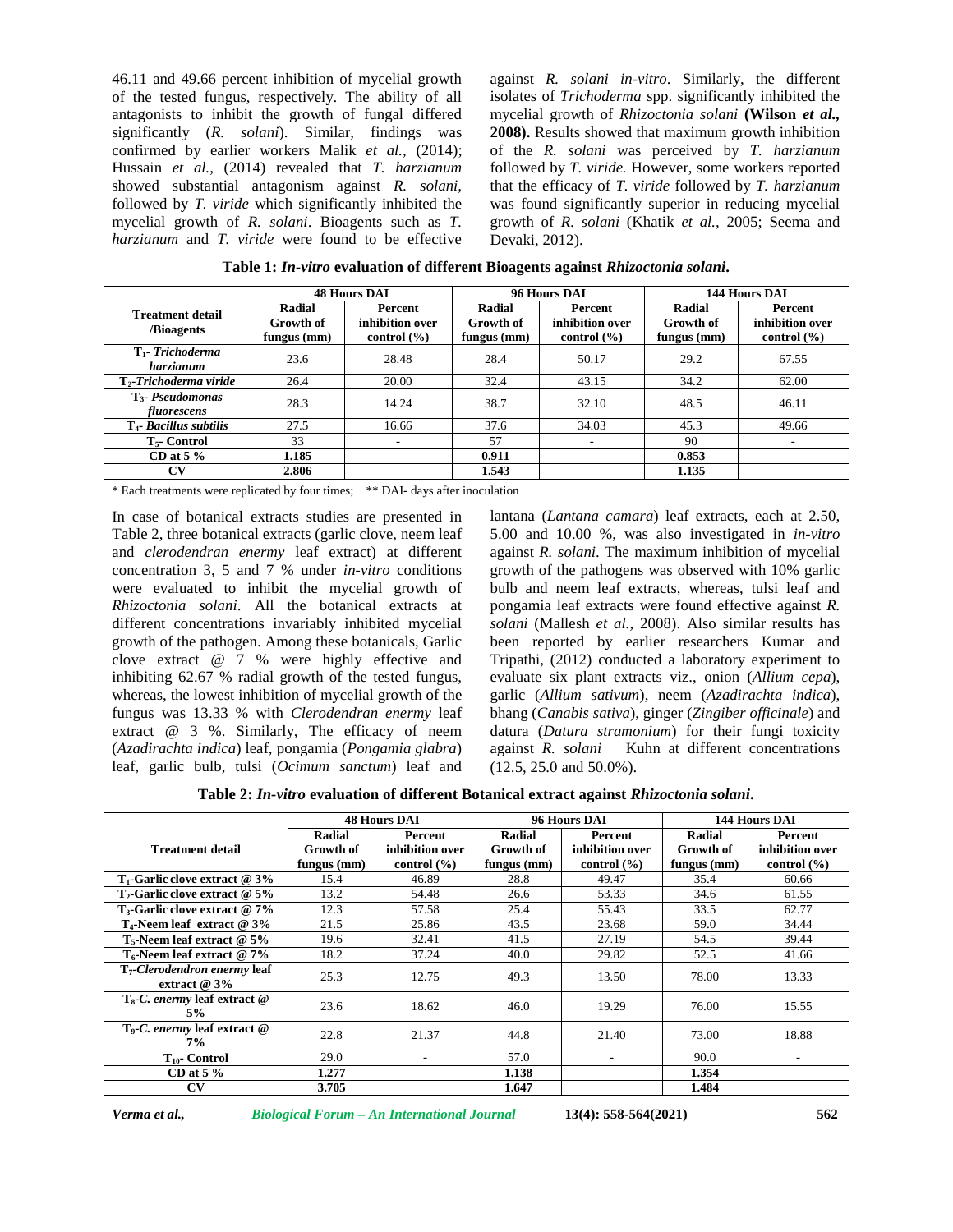The inhibition of growth of the fungus increased with the increase in concentration of the text extracts prepared in all the three solvents. Mandhare and Suryawanshi, (2009) the antifungal properties of the extracts (at 10% each) of *Azadirachta indica* (leaves), *Ocimum sanctum* (leaves), *Eucalyptus sp*. (leaves), N*erium indicum* (leaves), *Allium sativum* (cloves) and *Zingiber officinale* (rhizomes) against *R. bataticola* by poisoned food technique. The *A. indica* extract inhibited the growth of the fungus by 80%. The growth of *R. bataticola* was inhibited by 77.77 and 64.44% by the extracts of *A. sativum* and *A. indica*, respectively. In fungicidal studies are presented in Table 3 four chemical fungicides *viz*., Carboxin (Vitavax), Chlorothalonil (Kavach), Copper oxychloride (Blitox- 50) and Thiophanate methyl (Topsin-M) each at 50 and 100 ppm concentration were tested under *in-vitro* condition to inhibit mycelial growth of *Rhizoctonia solani*. All the fungicides at both concentrations invariably inhibited the mycelial growth of the pathogen. Among these fungicides, chlorothalonil proved highly effective against the tested fungus and inhibiting 89.77 % radial growth of *Rhizoctonia solani*

at 100 ppm, followed by (88.44 %) growth inhibition with thiophanate methyl @ 100 ppm whereas, the lowest inhibition of mycelial growth of the fungus was 66.22 % with copper oxychloride @ 50 ppm. When the concentrations of fungicides were raised from 50 to 100 ppm, there was increase in mycelial growth inhibition of *R. solani* as compared to the control*.* Similar, observation was observed by many researchers Dutta and Kalha (2011) reported that chlorothalonil and propiconazole inhibited the mycelial growth of the pathogen while working with *R. solani* under *in vitro* condition. Sugha, *et al*., (1989) revealed that nine systemic fungicides viz., carbendazim 50 WP, bitertanol 25 WP, benomyl 50 WP, metsulfovax 20WP, benalaxyl 35 SD, benomyl + mancozeb, benalaxyl + copper oxychloride, thiabendazole 60WP, and thiophanate methyl 70 WP was tested on three isolates of *Rhizoctonia solani* AG-1, AG-2 and AG-3. The potato isolate AG-3 was least sensitive to the fungicides. However, it was more sensitive to carbendazim and bitertanol, moderately to benalaxyl and least to the remaining fungicides.

**Table 3:** *In-vitro* **evaluation of chemical fungicides against** *Rhizoctonia solani***.**

|                                         | <b>48 Hours DAI</b>                |                                                      |                                       | 96 Hours DAI                                  | 144 Hours DAI                                |                                               |
|-----------------------------------------|------------------------------------|------------------------------------------------------|---------------------------------------|-----------------------------------------------|----------------------------------------------|-----------------------------------------------|
| <b>Treatment detail</b>                 | Radial<br>Growth of<br>fungus (mm) | <b>Percent</b><br>inhibition over<br>control $(\% )$ | Radial<br>Growth of<br>fungus<br>(mm) | Percent<br>inhibition over<br>control $(\% )$ | Radial<br><b>Growth of</b><br>fungus<br>(mm) | Percent<br>inhibition over<br>control $(\% )$ |
| $T_1$ -Carboxin @ 50 ppm                | 7.40                               | 73.09                                                | 17.20                                 | 69.82                                         | 28.50                                        | 68.30                                         |
| $T_2$ - Carboxin @ 100 ppm              | 3.20                               | 88.36                                                | 6.90                                  | 87.89                                         | 11.40                                        | 87.30                                         |
| $T_3$ -Chlorothalonil @ 50 ppm          | 6.30                               | 77.09                                                | 13.40                                 | 76.49                                         | 22.60                                        | 74.88                                         |
| $T_4$ - Chlorothalonil @ 100 ppm        | 2.50                               | 90.90                                                | 5.70                                  | 90.00                                         | 9.20                                         | 89.77                                         |
| $T5$ -Copper oxychloride @ 50 ppm       | 8.60                               | 68.72                                                | 19.20                                 | 66.31                                         | 30.40                                        | 66.22                                         |
| $T_6$ - Copper oxychloride @ 100 ppm    | 4.50                               | 83.63                                                | 8.10                                  | 85.78                                         | 13.60                                        | 84.88                                         |
| $T7$ -Thiophanate methyl @ 50 ppm       | 6.90                               | 74.90                                                | 15.20                                 | 73.33                                         | 25.30                                        | 71.88                                         |
| $T_s$ - Thiophanate methyl @ 100<br>ppm | 2.80                               | 89.81                                                | 6.10                                  | 89.29                                         | 10.40                                        | 88.44                                         |
| T <sub>o</sub> - Control                | 27.50                              |                                                      | 57.00                                 | $\overline{\phantom{a}}$                      | 90.00                                        | ۰                                             |
| CD at $5\%$                             | 0.310                              |                                                      | 0.803                                 |                                               | 0.294                                        |                                               |
| <b>CV</b>                               | 2.312                              |                                                      | 2.808                                 |                                               | 0.634                                        |                                               |

### **CONCLUSION**

Consequent reduction of radian growth of *Rhizoctonia solani* was found in all the treatment as compare to control. From the present studies results revealed that the evaluation of antagonistic potential of bioagents minimum radial growth 29.2 mm and maximum growth inhibition 67.55 % of fungus was recorded in  $T_1$ -*Trichoderma harzianum* over control 90 mm at 6 DAI. Among the plant extract minimum radial growth 33.5 mm and maximum growth inhibition 62.67 % of fungus was recorded in  $T_3$ - Garlic clove extract @ 7 %) over control 90 mm at 6 DAI. In case of fungicides minimum radial growth (9.20 mm) and maximum growth inhibition (89.77 %) of fungus was recorded in T4-(chlorothalonil @ 100 ppm) at 6 DAI over control (90 mm).

# **FUTURE SCOPE**

Continuous evaluation of different bioagents, botanicals and new fungicides against pathogen and its compatibility is required for checking the pathogen resistance. More cultural and morphological studies of *Rhizoctonia solani* and other species need to be further studies.

To find out eco-friendly management practices *viz.* bioagents, botanicals and medicinal plant extracts for organic farming and lastly spray of effective fungicides under IDM pragramme are to be investigated and economics are be studied.

**Acknowledgements.** We are thankful to Head of Department of Plant Pathology, Chandra Shekhar Azad University of Agriculture & Technology, Kanpur, Uttar Pradesh for providing necessary facilities and also thank the contribution

*Verma et al., Biological Forum – An International Journal* **13(4): 558-564(2021) 563**